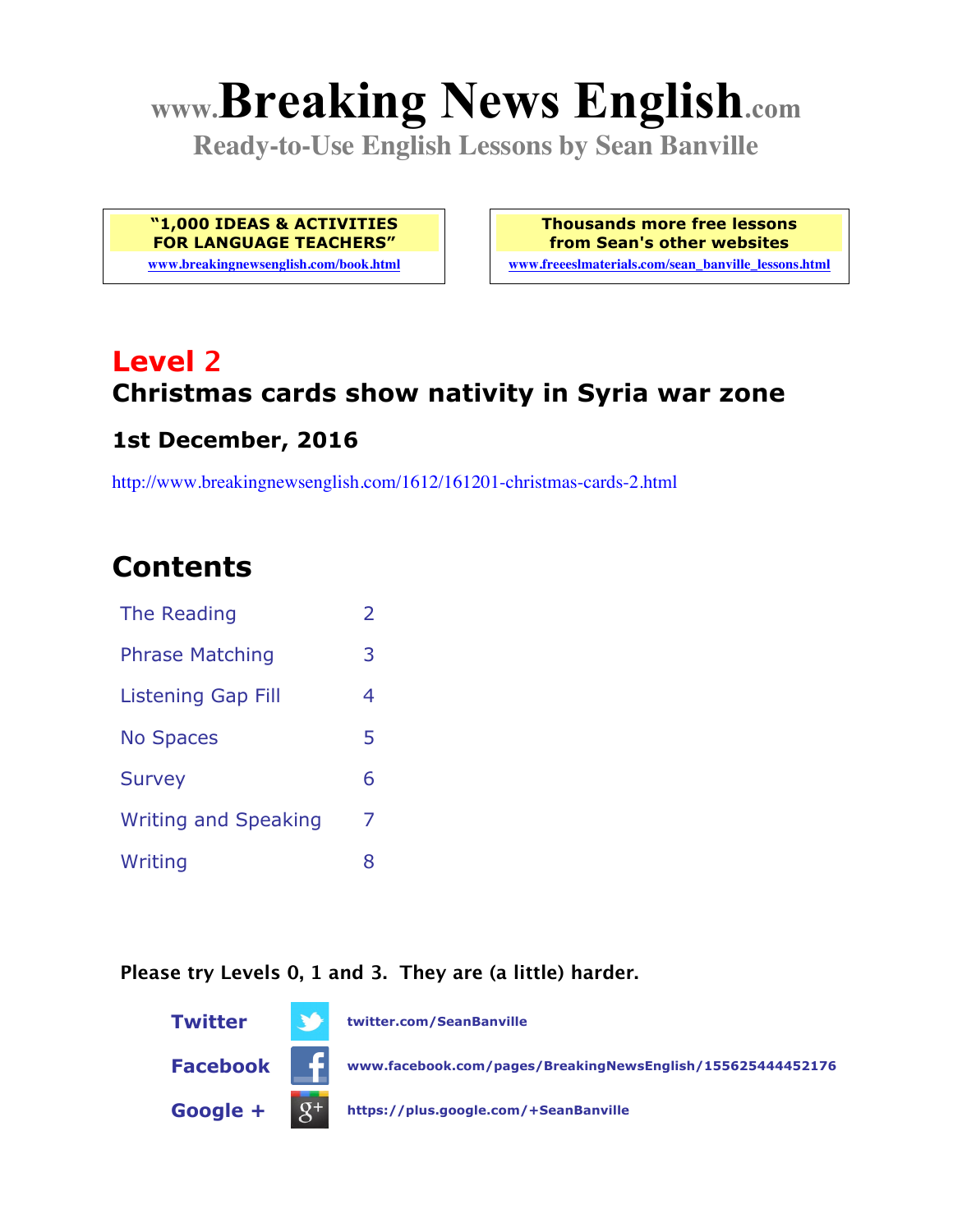# **THE READING**

From http://www.breakingnewsenglish.com/1612/161201-christmas-cards-2.html

The Doctors of the World charity has released some Christmas cards with a difference. The non-profit organization is selling four cards showing traditional Christmas scenes from the Holy Land with images of the war in Syria. The charity wants to make people aware of the suffering going on in the world, especially in Syria. One card shows Mary and Joseph on a donkey in the rubble of war-torn Syria. Another shows the baby Jesus asleep as a missile is fired in the distance behind him. The next card shows the three wise men looking up at a warplane flying overhead.

The charity's website explained that: "Rather than making a religious statement, these images seek to remind the public that this year war has forced millions from their homes….By purchasing our cards, you are helping us to provide healthcare to the most vulnerable, and together we will [put back] a little of the most festive feeling of all – hope." The money from the cards will buy medicine and medical equipment for people in Syria and other areas of conflict. The United Nations estimates that 65 million people have fled their homes because of violence and war.

Sources: http://**gizmodo.com**/indias-prime-minister-plans-for-cashless-society-1789403344 http://www.**independent.co.uk**/news/world/asia/india-cashless-society-banknotes-narendra-modiban-currency-a7442316.html http://**indianexpress.com**/article/india/india-news-india/mann-ki-baat-live-updates-narendramodi-demonetisation-4397510/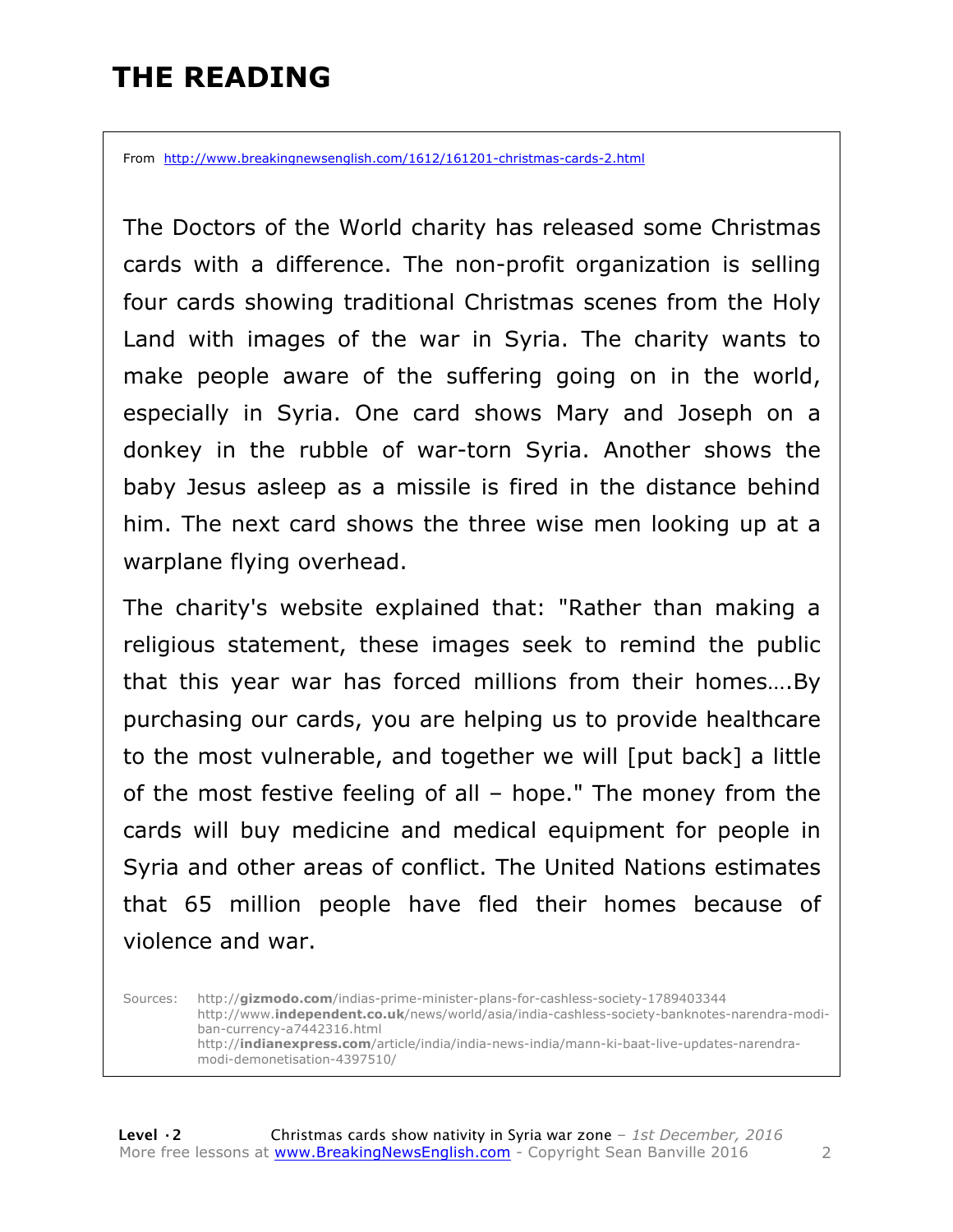# **PHRASE MATCHING**

From http://www.breakingnewsenglish.com/1612/161201-christmas-cards-2.html

#### **PARAGRAPH ONE:**

| 1. The Doctors of the World           | a. organizati |
|---------------------------------------|---------------|
| 2. Christmas cards with               | b. flying ove |
| 3. The non-profit                     | c. going on i |
| 4. One card shows Mary and Joseph     | d. a differen |
| 5. make people aware of the suffering | e. distance b |
| 6. in the rubble                      | f. charity    |
| 7. a missile is fired in the          | q. on a donk  |
| 8. men looking up at a warplane       | h. of war-tor |
|                                       |               |

#### **PARAGRAPH TWO:**

| 1. making a religious      | a. fled their homes    |
|----------------------------|------------------------|
| 2. these images seek to    | b. the most vulnerable |
| 3. war has forced millions | c. and war             |
| 4. provide healthcare to   | d. statement           |
| 5. medicine and medical    | e. of conflict         |
| 6. Syria and other areas   | f. from their homes    |
| 7. 65 million people have  | g. equipment           |
| 8. because of violence     | h. remind the public   |

#### ion

- rhead
- in the world
- $ce$
- behind him
- ey)
- rn Syria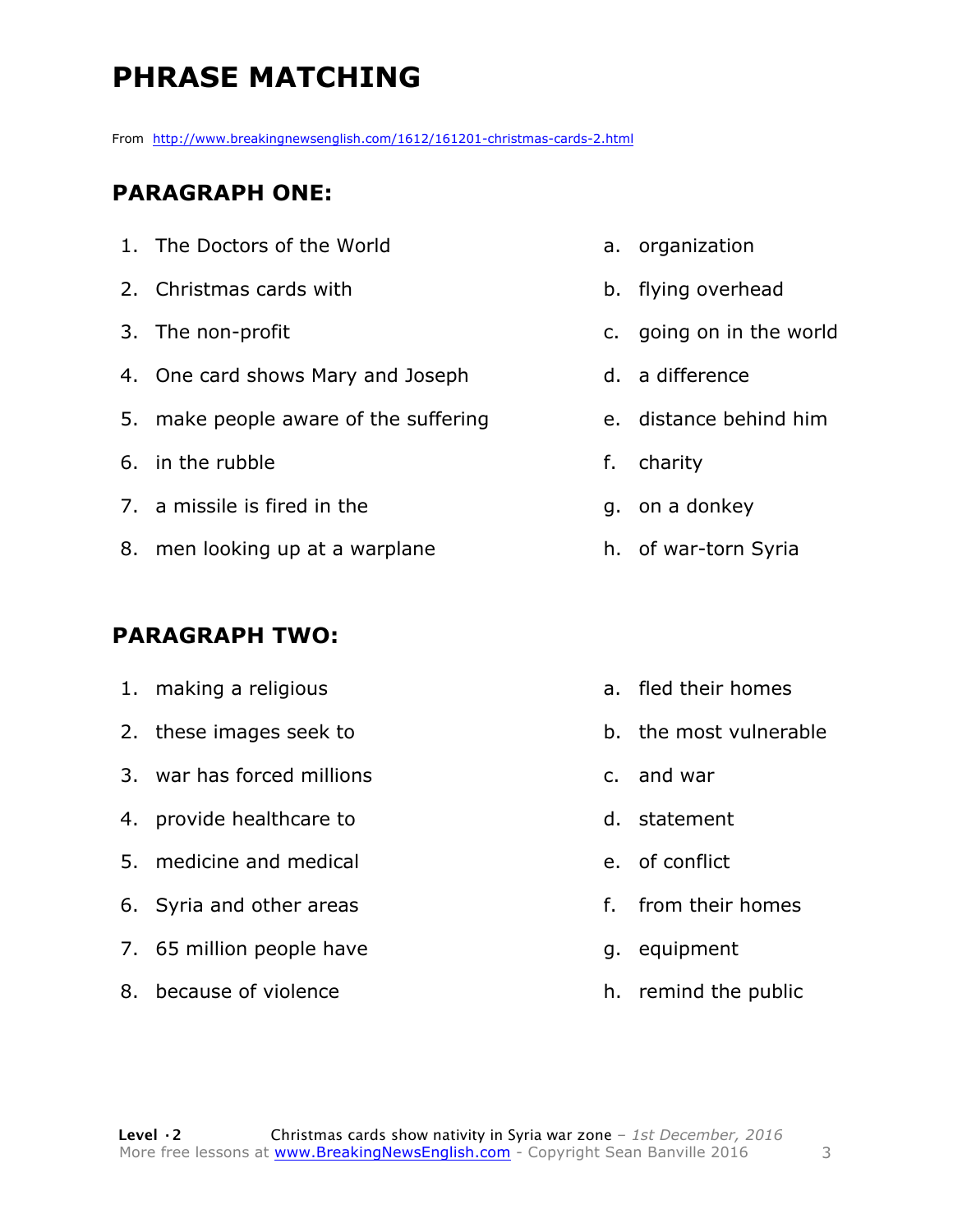# **LISTEN AND FILL IN THE GAPS**

From http://www.breakingnewsenglish.com/1612/161201-christmas-cards-2.html

The Doctors of the World charity (1) Christmas cards with a difference. The non-profit organization is selling (2) \_\_\_\_\_\_\_\_\_\_\_\_\_\_\_\_\_\_\_\_\_\_\_\_ traditional Christmas scenes from the Holy Land  $(3)$  \_\_\_\_\_\_\_\_\_\_\_\_\_\_\_\_\_\_\_\_\_\_\_\_\_ war in Syria. The charity wants to make people  $(4)$  \_\_\_\_\_\_\_\_\_\_\_\_\_\_\_\_\_\_\_\_\_\_\_\_\_\_\_\_\_ suffering going on in the world, especially in Syria. One card shows Mary and Joseph on a donkey (5) \_\_\_\_\_\_\_\_\_\_\_\_\_\_\_\_\_\_\_ of war-torn Syria. Another shows the baby Jesus asleep as a missile is fired in the distance behind him. The next card shows the three wise men looking up at a warplane (6) \_\_\_\_\_\_\_\_\_\_\_\_\_\_\_\_\_\_\_\_\_\_. The charity's (7) \_\_\_\_\_\_\_\_\_\_\_\_\_\_\_\_\_\_\_ that: "Rather than making a religious statement, these (8) example 1 and the remind the public that this year war has forced millions from their homes….By purchasing our cards, you are helping (9) healthcare to the most vulnerable, and together we will [put back] a (10) **Example 10** Festive feeling of all – hope." The money from the cards will buy medicine and medical equipment for people in Syria and other (11) \_\_\_\_\_\_\_\_\_\_\_\_\_\_\_\_\_\_\_. The United Nations estimates that 65 million people (12) homes because of violence and war.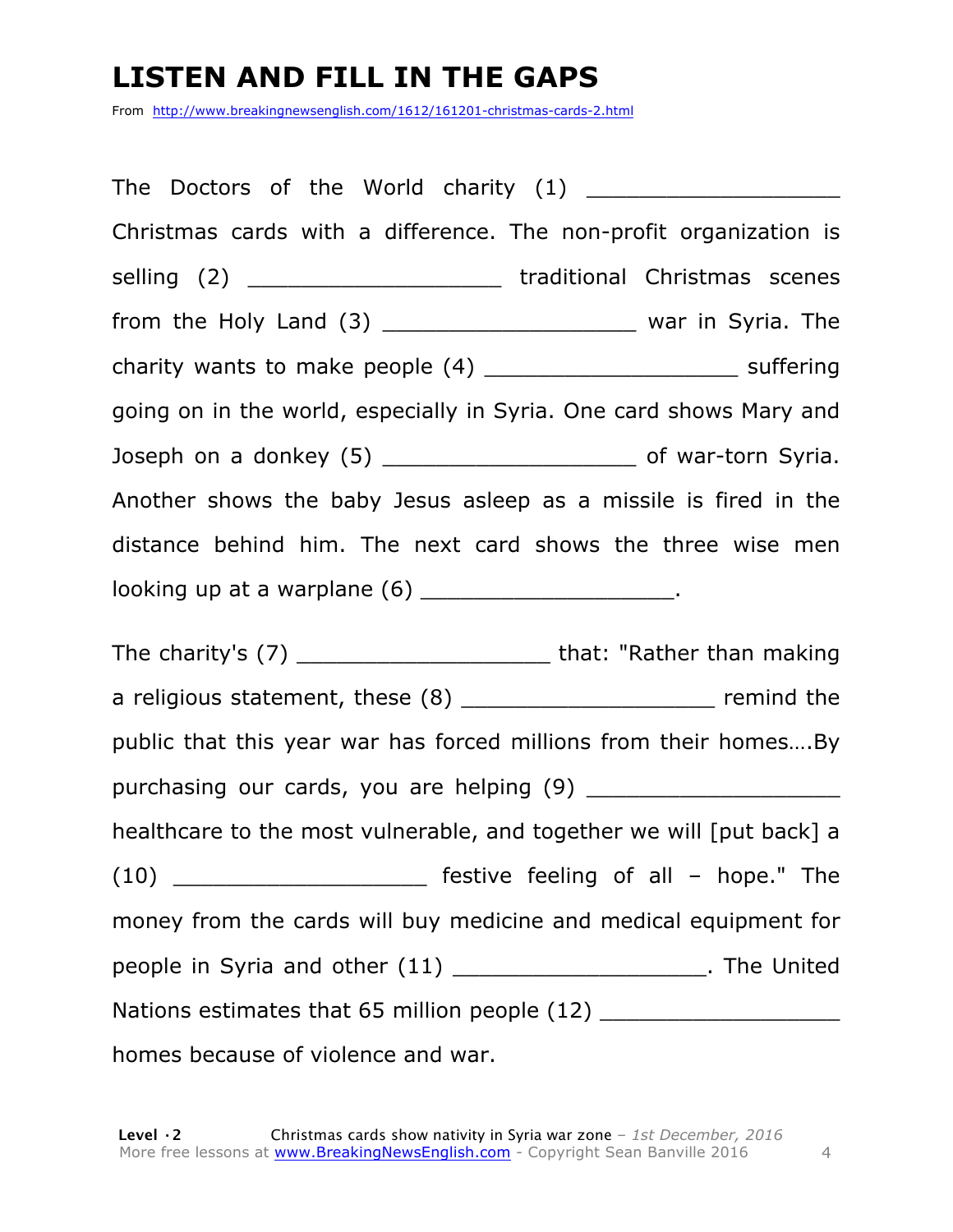# **PUT A SLASH ( / )WHERE THE SPACES ARE**

From http://www.breakingnewsenglish.com/1612/161201-christmas-cards-2.html

TheDoctorsoftheWorldcharityhasreleasedsomeChristmascardswith adifference.Thenon-profitorganizationissellingfourcardsshowingtra ditionalChristmasscenesfromtheHolyLandwithimagesofthewarinSy ria.Thecharitywantstomakepeopleawareofthesufferinggoingoninth eworld,especiallyinSyria.OnecardshowsMaryandJosephonadonkeyi ntherubbleofwar-tornSyria.AnothershowsthebabyJesusasleepas amissileisfiredinthedistancebehindhim.Thenextcardshowsthethree wisemenlookingupatawarplaneflyingoverhead.Thecharity'swebsite explainedthat:"Ratherthanmakingareligiousstatement,theseimage sseektoremindthepublicthatthisyearwarhasforcedmillionsfromtheir homes….Bypurchasingourcards,youarehelpingustoprovidehealthca retothemostvulnerable,andtogetherwewill[putback]alittleofthemos tfestivefeelingofall–hope."Themoneyfromthecardswillbuymedicin eandmedicalequipmentforpeopleinSyriaandotherareasofconflict.Th eUnitedNationsestimatesthat65millionpeoplehavefledtheirhomesb ecauseofviolenceandwar.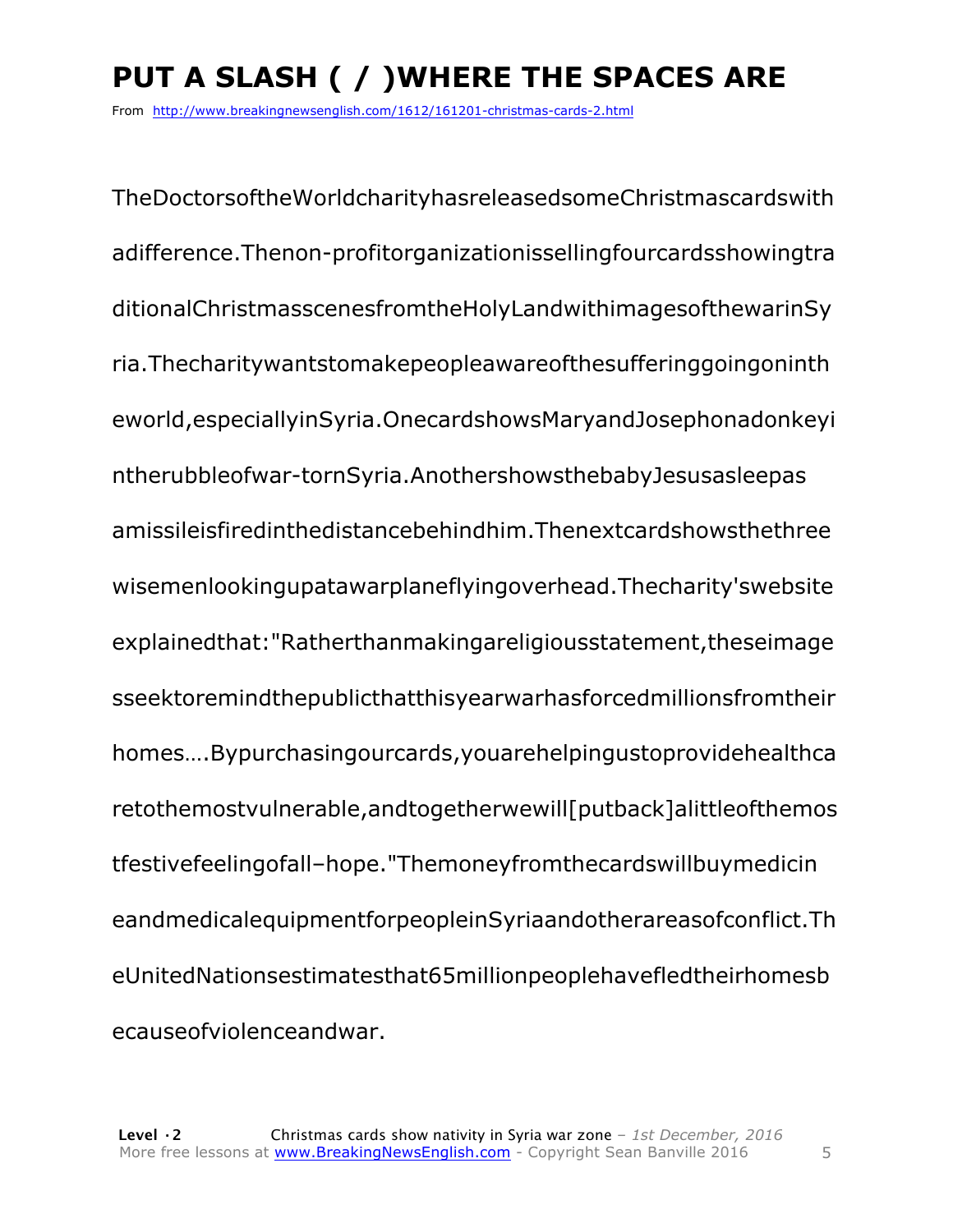# **CHRISTMAS CARDS SURVEY**

From http://www.breakingnewsenglish.com/1612/161201-christmas-cards-4.html

Write five GOOD questions about Christmas cards in the table. Do this in pairs. Each student must write the questions on his / her own paper. When you have finished, interview other students. Write down their answers.

|      | STUDENT 1 | STUDENT 2 | STUDENT 3 |
|------|-----------|-----------|-----------|
| Q.1. |           |           |           |
| Q.2. |           |           |           |
| Q.3. |           |           |           |
| Q.4. |           |           |           |
| Q.5. |           |           |           |

- Now return to your original partner and share and talk about what you found out. Change partners often.
- Make mini-presentations to other groups on your findings.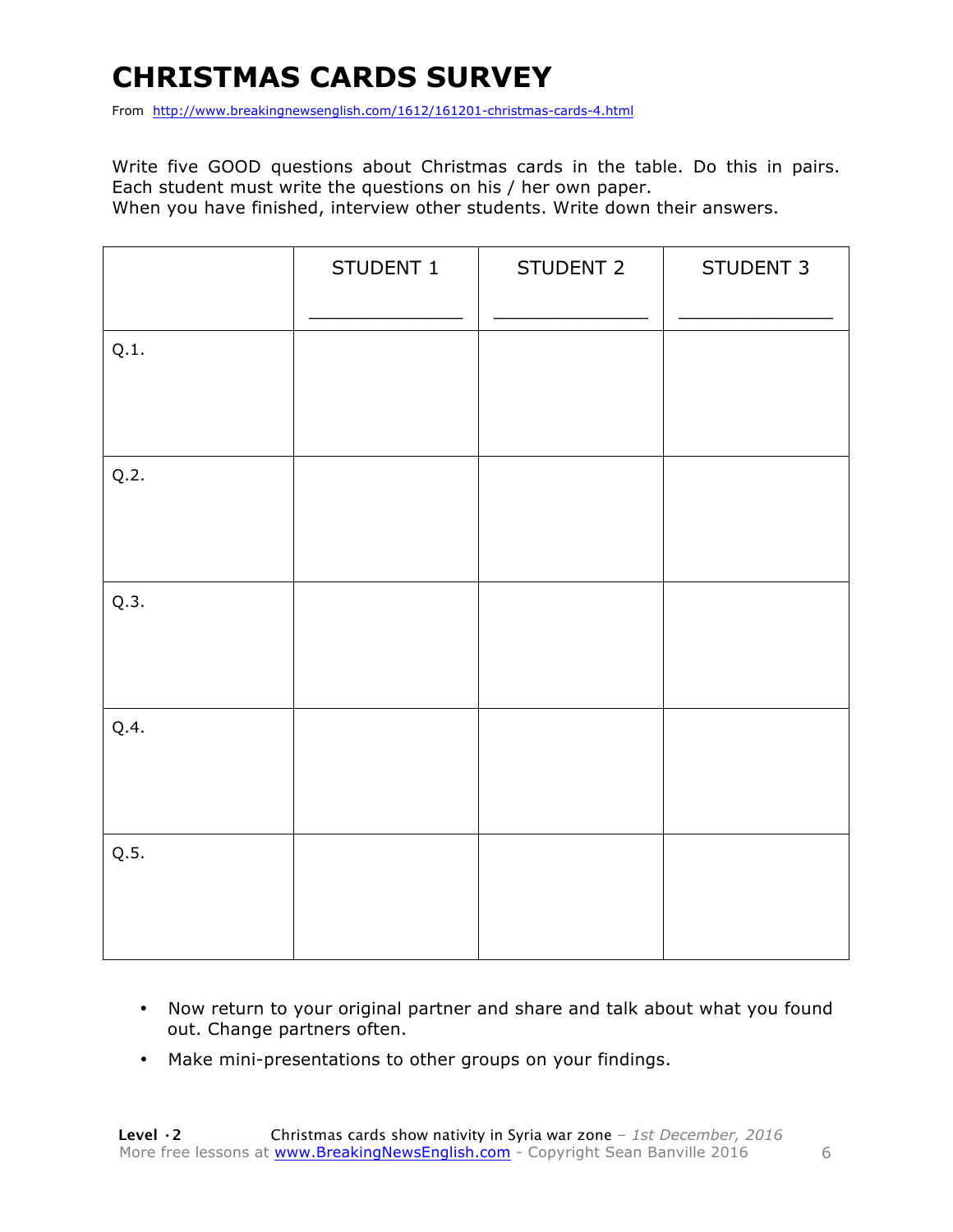### **WRITE QUESTIONS & ASK YOUR PARTNER(S)**

Student A: Do not show these to your speaking partner(s).

| a)           |  |  |
|--------------|--|--|
| b)           |  |  |
| $\mathsf{C}$ |  |  |
| d)           |  |  |
| e)           |  |  |
| f)           |  |  |
|              |  |  |

*Christmas cards show nativity in Syria war zone – 1st December, 2016* More free lessons at www.BreakingNewsEnglish.com

# **WRITE QUESTIONS & ASK YOUR PARTNER(S)**

-----------------------------------------------------------------------------

Student B: Do not show these to your speaking partner(s).

| a) |  |  |
|----|--|--|
| b) |  |  |
| c) |  |  |
| d) |  |  |
| e) |  |  |
| f) |  |  |
|    |  |  |